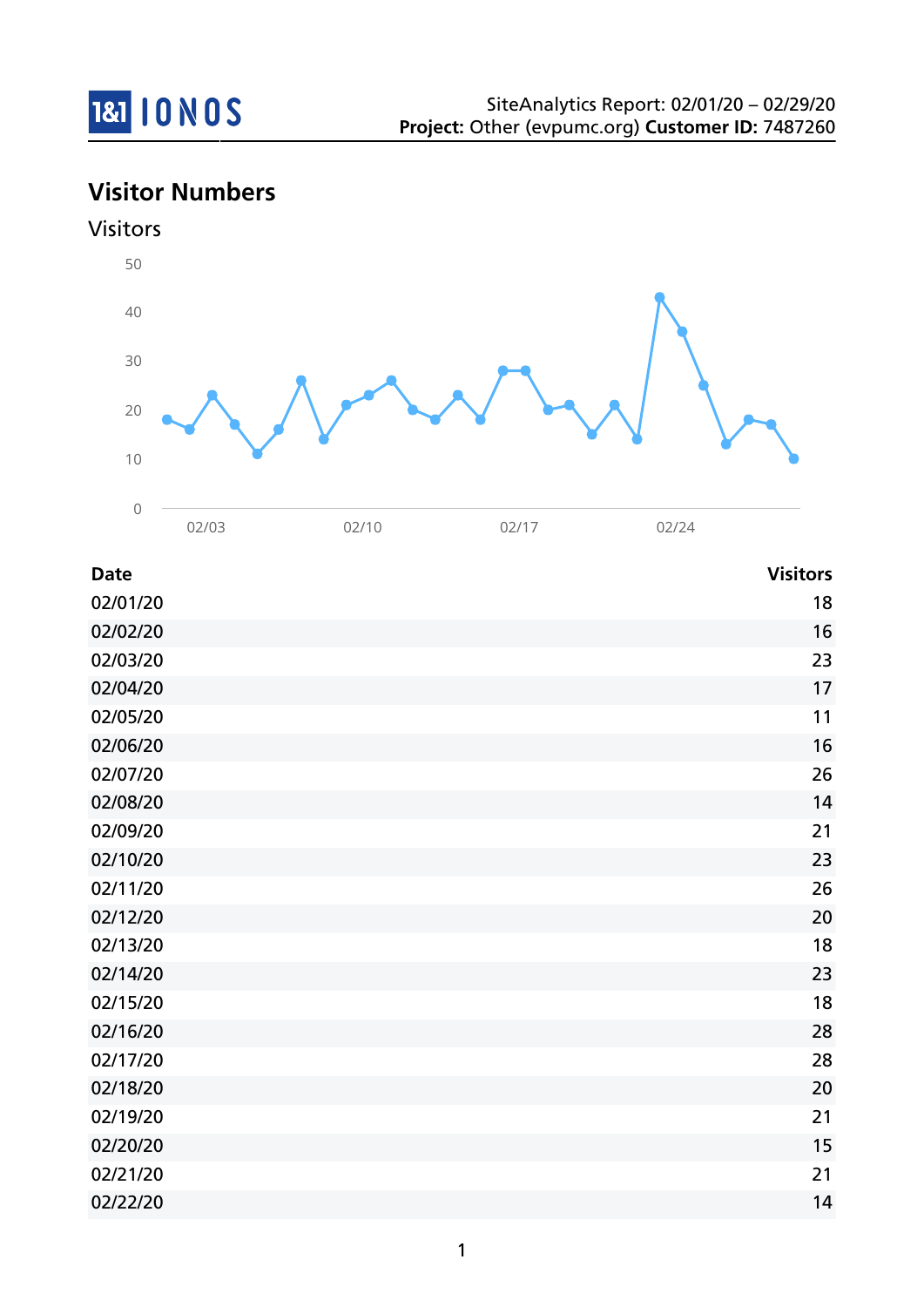# 181 10 NOS

| <b>Date</b>  | <b>Visitors</b> |
|--------------|-----------------|
| 02/23/20     | 43              |
| 02/24/20     | 36              |
| 02/25/20     | 25              |
| 02/26/20     | 13              |
| 02/27/20     | 18              |
| 02/28/20     | 17              |
| 02/29/20     | 10              |
| <b>Total</b> | 599             |

Sessions



| <b>Date</b> | <b>Sessions</b> |
|-------------|-----------------|
| 02/01/20    | 18              |
| 02/02/20    | 16              |
| 02/03/20    | 24              |
| 02/04/20    | 17              |
| 02/05/20    | 12              |
| 02/06/20    | 17              |
| 02/07/20    | 27              |
| 02/08/20    | 15              |
| 02/09/20    | 23              |
| 02/10/20    | 24              |
| 02/11/20    | 26              |
| 02/12/20    | 22              |
| 02/13/20    | 21              |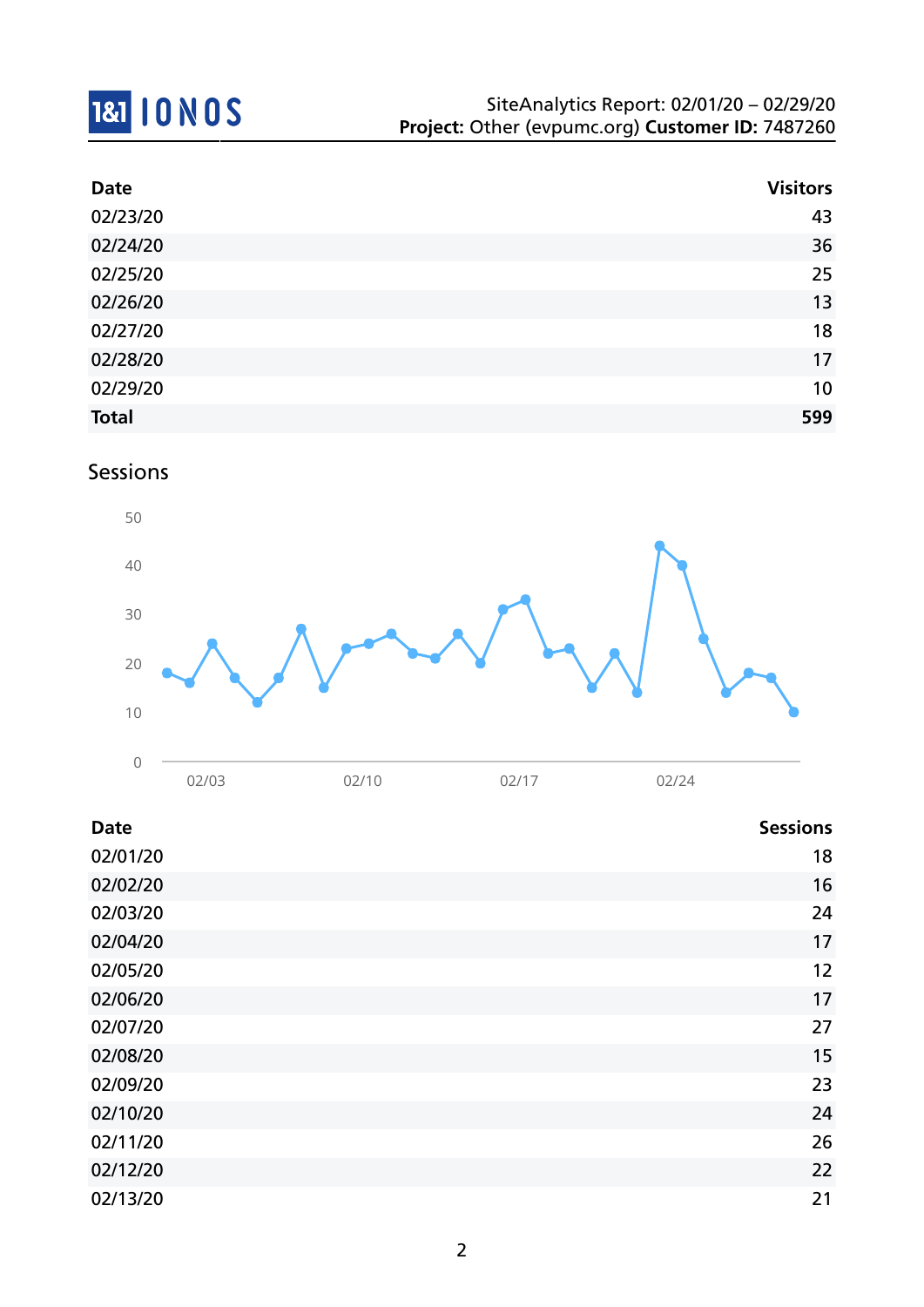

| <b>Date</b>  | <b>Sessions</b> |
|--------------|-----------------|
| 02/14/20     | 26              |
| 02/15/20     | 20              |
| 02/16/20     | 31              |
| 02/17/20     | 33              |
| 02/18/20     | 22              |
| 02/19/20     | 23              |
| 02/20/20     | 15              |
| 02/21/20     | 22              |
| 02/22/20     | 14              |
| 02/23/20     | 44              |
| 02/24/20     | 40              |
| 02/25/20     | 25              |
| 02/26/20     | 14              |
| 02/27/20     | 18              |
| 02/28/20     | 17              |
| 02/29/20     | 10              |
| <b>Total</b> | 636             |

## Search Engine Robots



| <b>Search Engine Robots</b> | <b>Sessions</b> | Percentage |
|-----------------------------|-----------------|------------|
| bingbot/2.0                 | 183             | 28.50%     |
| Crawler4j                   | 114             | 17.76%     |
| Applebot/0.1                | 53              | 8.26%      |
| AhrefsBot                   | 50              | 7.79%      |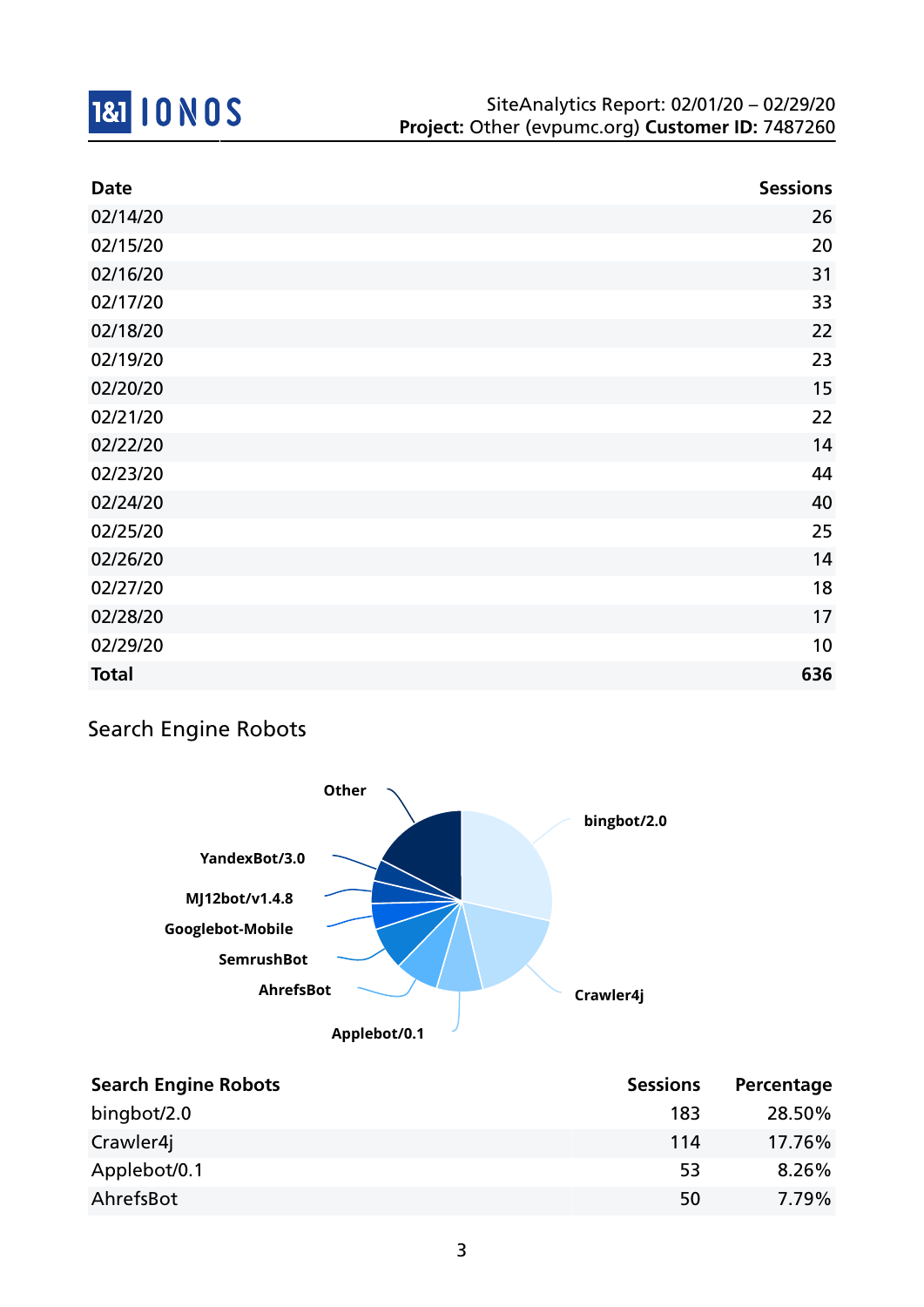

| <b>Search Engine Robots</b> | <b>Sessions</b> | Percentage |
|-----------------------------|-----------------|------------|
| SemrushBot                  | 49              | 7.63%      |
| Googlebot-Mobile            | 30              | 4.67%      |
| MJ12bot/v1.4.8              | 26              | 4.05%      |
| YandexBot/3.0               | 25              | 3.89%      |
| MegaIndex.ru/2.0            | 23              | 3.58%      |
| Sogou web spider/4.0        | 23              | 3.58%      |
| 360Spider                   | 21              | 3.27%      |
| Googlebot/2.1               | 12              | 1.87%      |
| <b>SEOkicks</b>             | 8               | 1.25%      |
| WikiDo/1.1                  | $\overline{7}$  | 1.09%      |
| DuckDuckGo-Favicons-Bot/1.0 | 6               | 0.93%      |
| Mail.RU_Bot/2.0             | 4               | 0.62%      |
| ips-agent                   | 3               | 0.47%      |
| GoogleWebLight              | $\overline{2}$  | 0.31%      |
| AdsBot-Google               | 1               | 0.16%      |
| CheckMarkNetwork/1.0        | 1               | 0.16%      |
| SeznamBot/3.2               | 1               | 0.16%      |
| <b>Total</b>                | 642             | 100.00%    |

# **Page Analysis**

## Most Frequently Visited Pages



| Pages        | <b>Sessions</b> | Percentage |
|--------------|-----------------|------------|
| /Default.htm | 632             | 36.24%     |
| /Elim.htm    | 84              | 4.82%      |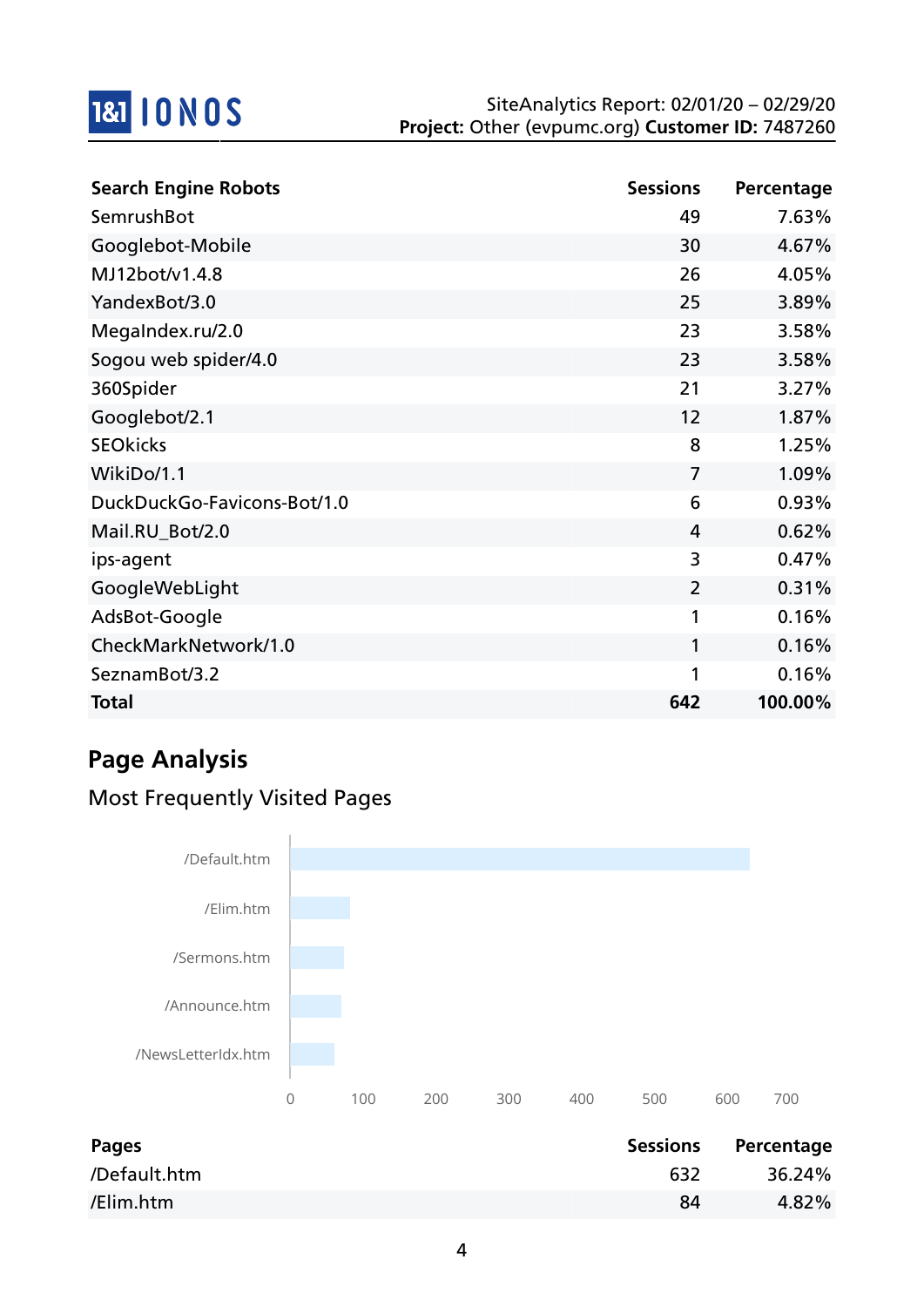

| <b>Pages</b>             | <b>Sessions</b> | Percentage |
|--------------------------|-----------------|------------|
| /Sermons.htm             | 75              | 4.30%      |
| /Announce.htm            | 72              | 4.13%      |
| /NewsLetterIdx.htm       | 62              | 3.56%      |
| /Stats.htm               | 62              | 3.56%      |
| /web_links.htm           | 61              | 3.50%      |
| /St_Johns.htm            | 60              | 3.44%      |
| /M-Statement.htm         | 59              | 3.38%      |
| /Believe.htm             | 57              | 3.27%      |
| <b>Morship.htm</b>       | 56              | 3.21%      |
| /Calendar.htm            | 49              | 2.81%      |
| /StJohns_M-Statement.htm | 47              | 2.69%      |
| /valley_views0913.htm    | 43              | 2.47%      |
| /Elim-HISTORY.htm        | 41              | 2.35%      |
| /Elim_M-Statement.htm    | 41              | 2.35%      |
| /valley_views1013.htm    | 38              | 2.18%      |
| /St_Johns-HISTORY.htm    | 36              | 2.06%      |
| /missions.htm            | 36              | 2.06%      |
| /CalendarOld.htm         | 35              | 2.01%      |
| /valley_views1113.htm    | 34              | 1.95%      |
| /valley_views0813.htm    | 30              | 1.72%      |
| /Bulletins.htm           | 8               | 0.46%      |
| /Ann-old.htm             | 7               | 0.40%      |
| /Bulletins-old.htm       | 7               | 0.40%      |
| /Ann040614.htm           | 4               | 0.23%      |
| /Ann062214.htm           | 3               | 0.17%      |
| /PastorsSermons.htm      | 3               | 0.17%      |
| /Ann011214.htm           | 1               | 0.06%      |
| /Ann012614.htm           | 1               | 0.06%      |
| <b>Total</b>             | 1,744           | 100.00%    |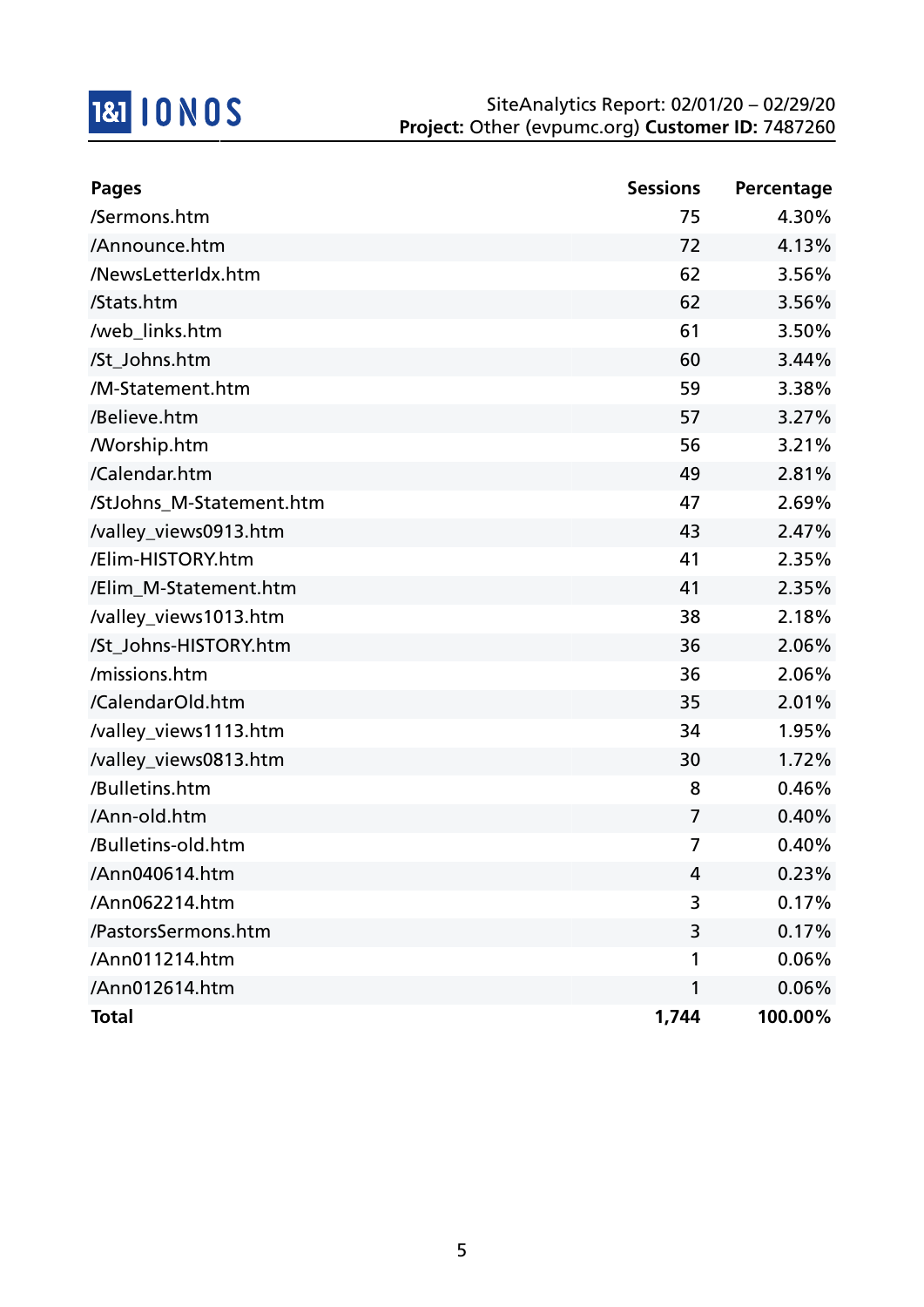

## Keywords



| <b>Keywords</b>                                                 | <b>Sessions</b> |
|-----------------------------------------------------------------|-----------------|
| sermon going the distance with Jesus luke9:51-56 sermon central |                 |

## Referring Pages



| <b>Pages</b>               | <b>Sessions</b> |
|----------------------------|-----------------|
| http://www.google.com/url  | 30              |
| https://www.google.com/    | 22              |
| http://every-lang-seo.com  | 13              |
| http://flalib.org          | 7               |
| http://www.sogou.com/web   | 5               |
| http://www.bing.com/search | $\overline{4}$  |
| http://www.google.com/     | 4               |
| http://progressive-seo.com | 2               |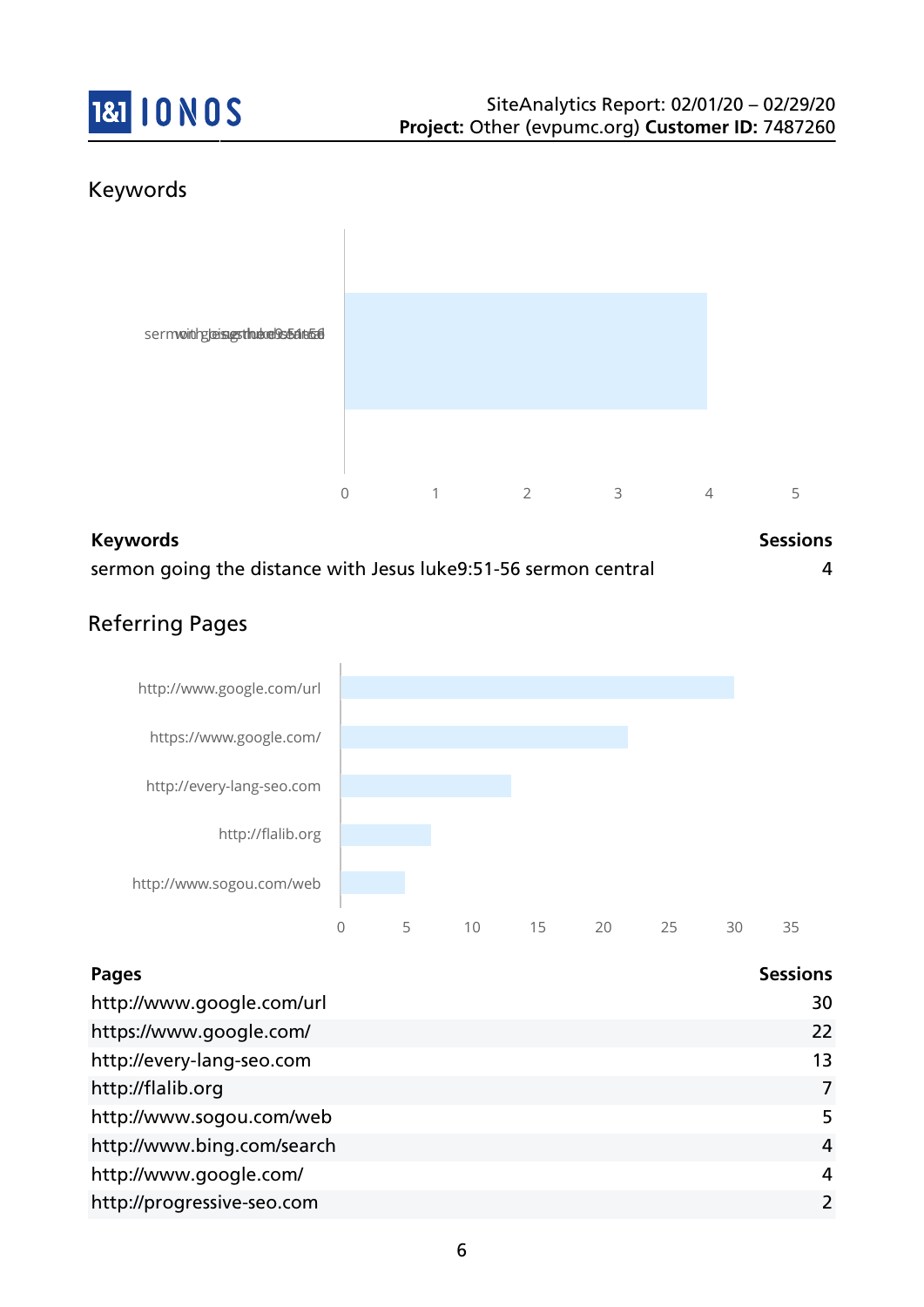

| Pages                                                 | <b>Sessions</b> |
|-------------------------------------------------------|-----------------|
| http://stjosephellsworth.org                          | 2               |
| android-app://com.google.android.googlequicksearchbox | 1               |
| http://baidu.com/                                     | 1               |
| http://chamberletted.best/                            | 1               |
| http://deceitful.best/                                | 1               |
| http://edrioasteroid.best/                            | 1               |
| http://hemiteratic.best/                              | 1               |
| http://isthmial.best/                                 | 1               |
| http://kingcob.best/                                  | 1               |
| http://necrophorus.best/                              | 1               |
| http://orthognathus.best/                             | 1               |
| http://pratincolous.best/                             | 1               |
| http://superorganization.best/                        | 1               |
| http://thebaism.best/                                 | 1               |
| http://unfooled.best/                                 | 1               |
| http://untenibly.best/                                | 1               |
| http://youngling.best/                                | 1               |
| https://google.com/search                             | 1               |
| https://www.google.ca/                                | 1               |

## **Browsers & Systems**

Browsers



| <b>Browsers</b> |     | Sessions Percentage |
|-----------------|-----|---------------------|
| Chrome          | 181 | 28.46%              |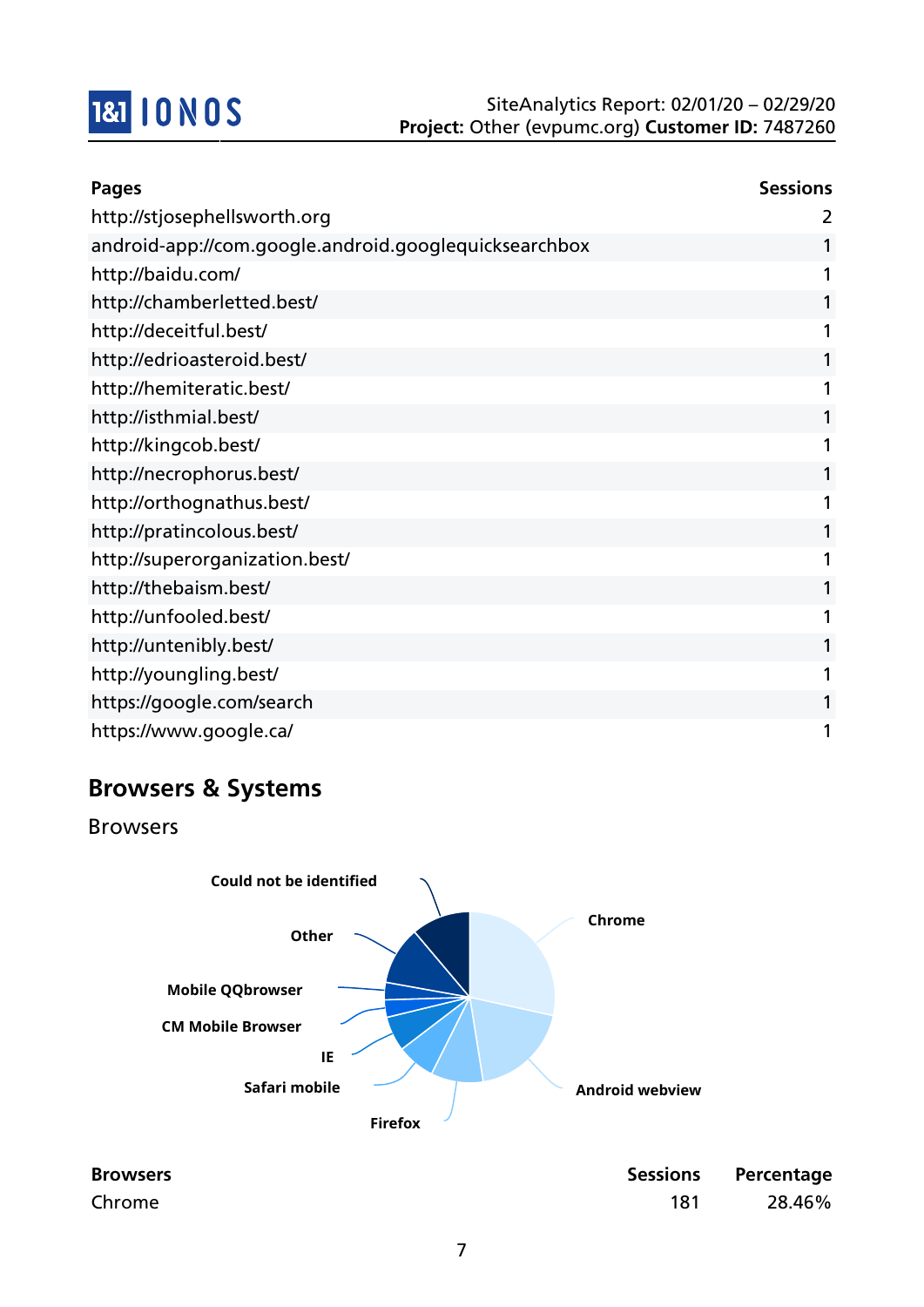# 181 10 NOS

| <b>Browsers</b>               | <b>Sessions</b> | Percentage |
|-------------------------------|-----------------|------------|
| Android webview               | 121             | 19.03%     |
| Firefox                       | 63              | 9.91%      |
| Safari mobile                 | 46              | 7.23%      |
| IE                            | 42              | 6.60%      |
| <b>CM Mobile Browser</b>      | 21              | 3.30%      |
| Mobile QQbrowser              | 21              | 3.30%      |
| <b>Chrome Mobile</b>          | 20              | 3.14%      |
| Python-requests               | 11              | 1.73%      |
| Opera                         | 9               | 1.42%      |
| Safari                        | $\overline{7}$  | 1.10%      |
| Apache-HttpClient             | 5               | 0.79%      |
| Go http package               | 4               | 0.63%      |
| Microsoft Edge                | 3               | 0.47%      |
| Google App                    | $\overline{2}$  | 0.31%      |
| Android browser               | 1               | 0.16%      |
| <b>Chrome Headless</b>        | 1               | 0.16%      |
| Chromium                      | 1               | 0.16%      |
| Firefox mobile                | 1               | 0.16%      |
| <b>Mobile Samsung Browser</b> | 1               | 0.16%      |
| Mozilla                       | 1               | 0.16%      |
| <b>NetFront</b>               | 1               | 0.16%      |
| Sogou Explorer                | 1               | 0.16%      |
| <b>CURL</b>                   | 1               | 0.16%      |
| Could not be identified       | 71              | 11.16%     |
| <b>Total</b>                  | 636             | 100.00%    |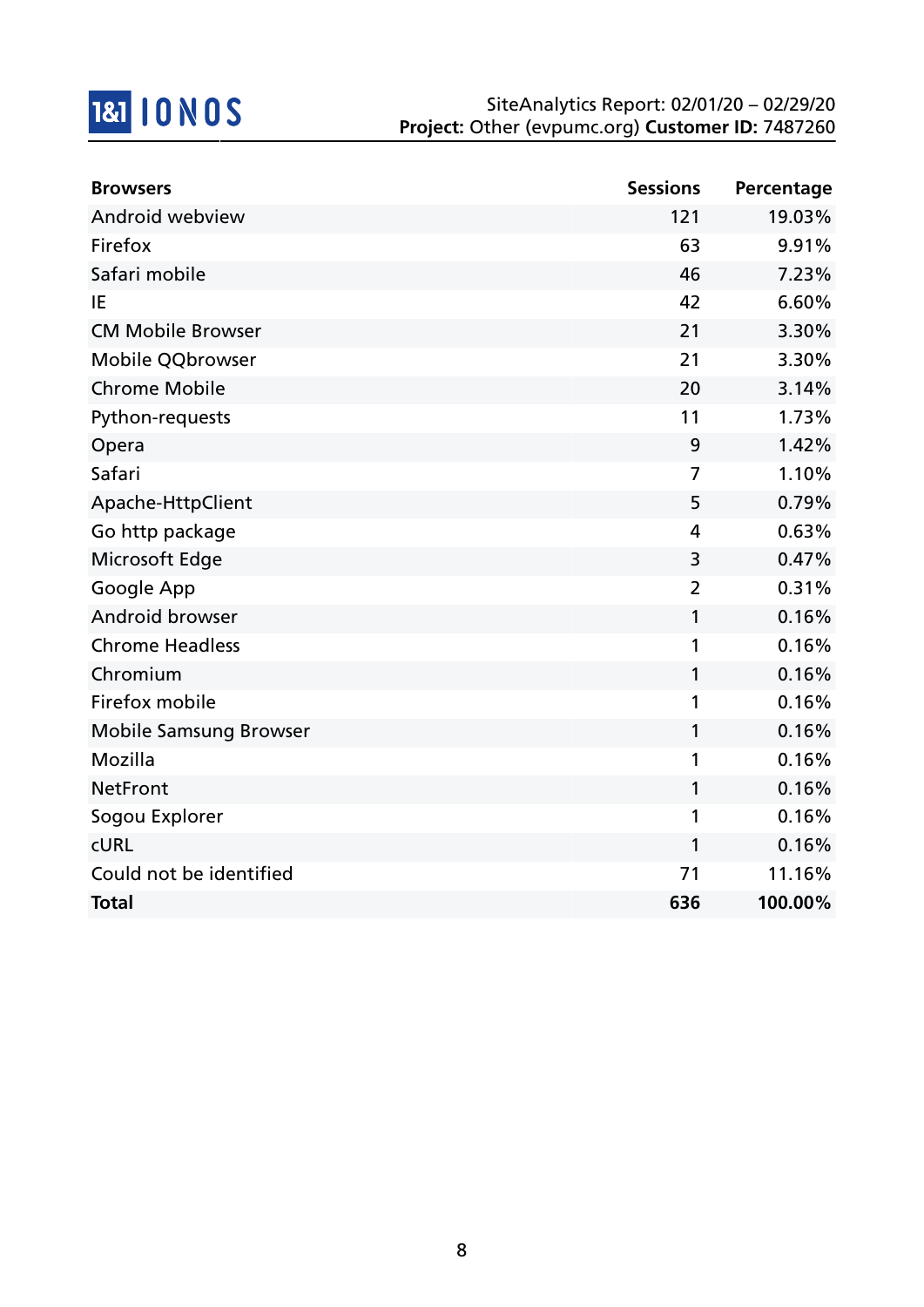

## Operating Systems



| <b>Operating Systems</b> | <b>Sessions</b> | Percentage |
|--------------------------|-----------------|------------|
| <b>Windows</b>           | 258             | 40.57%     |
| Android                  | 185             | 29.09%     |
| iOS                      | 49              | 7.70%      |
| Linux                    | 36              | 5.66%      |
| OS X                     | 35              | 5.50%      |
| macOS                    | 12              | 1.89%      |
| <b>JVM</b>               | 5               | 0.79%      |
| Could not be identified  | 56              | 8.81%      |
| <b>Total</b>             | 636             | 100.00%    |

# **Visitor Locations**

| Countries             |                 |            |
|-----------------------|-----------------|------------|
| <b>Countries</b>      | <b>Sessions</b> | Percentage |
| <b>United States</b>  | 257             | 40.41%     |
| China                 | 143             | 22.48%     |
| Singapore             | 90              | 14.15%     |
| <b>Netherlands</b>    | 24              | 3.77%      |
| Germany               | 17              | 2.67%      |
| Canada                | 12              | 1.89%      |
| France                | 11              | 1.73%      |
| Russia                | 10              | 1.57%      |
| <b>United Kingdom</b> | 7               | 1.10%      |
| India                 | 7               | 1.10%      |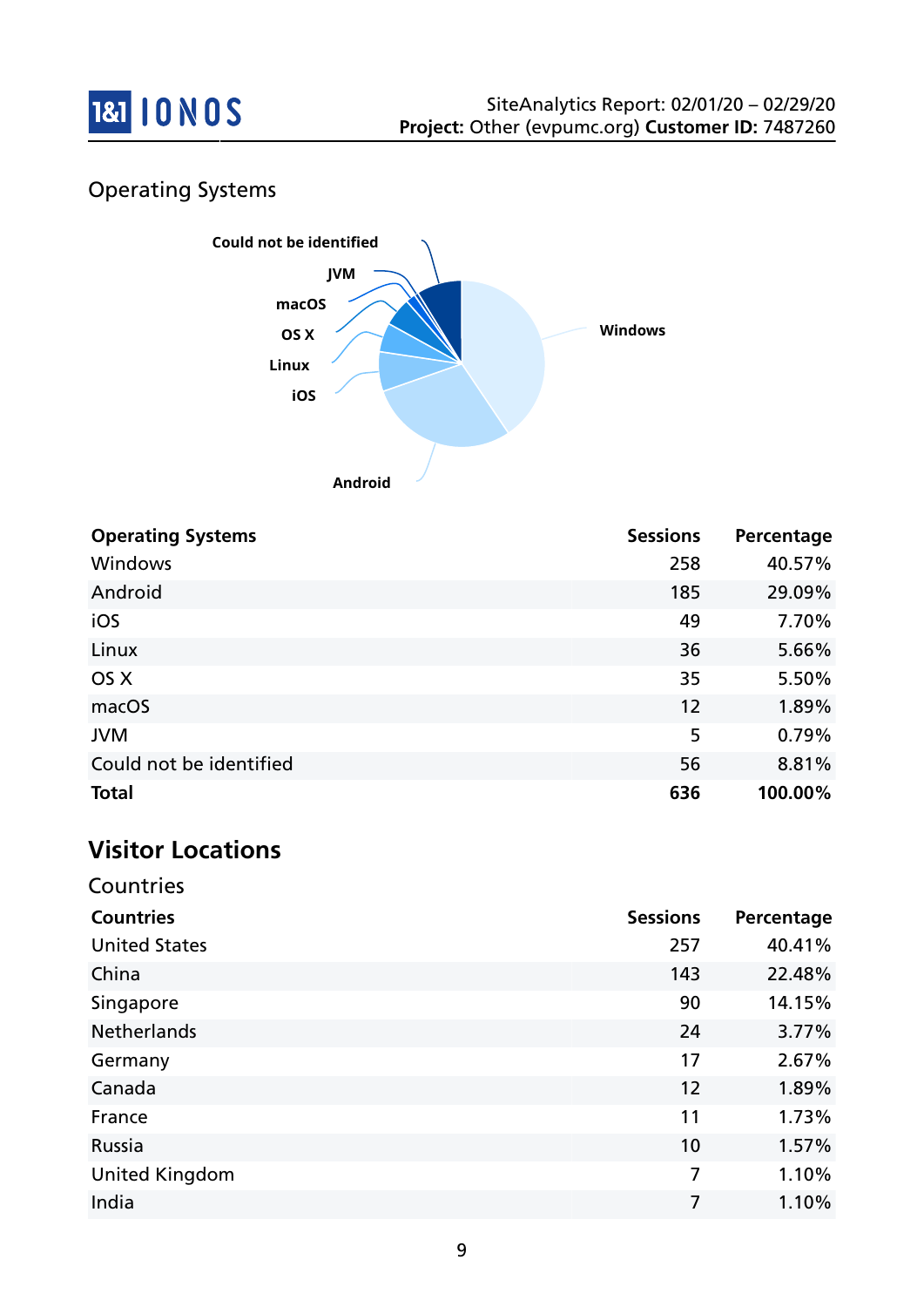

| <b>Countries</b>        | <b>Sessions</b> | Percentage |
|-------------------------|-----------------|------------|
| Ukraine                 | 7               | 1.10%      |
| Indonesia               | $\overline{4}$  | 0.63%      |
| Ireland                 | 3               | 0.47%      |
| South Korea             | 3               | 0.47%      |
| Nigeria                 | 3               | 0.47%      |
| Pakistan                | 3               | 0.47%      |
| Sweden                  | $\overline{2}$  | 0.31%      |
| Vietnam                 | $\overline{2}$  | 0.31%      |
| Argentina               | 1               | 0.16%      |
| Australia               | $\mathbf{1}$    | 0.16%      |
| <b>Brazil</b>           | 1               | 0.16%      |
| Finland                 | $\mathbf 1$     | 0.16%      |
| Georgia                 | 1               | 0.16%      |
| Ghana                   | 1               | 0.16%      |
| Jordan                  | 1               | 0.16%      |
| Japan                   | 1               | 0.16%      |
| Kenya                   | 1               | 0.16%      |
| Cambodia                | 1               | 0.16%      |
| Lithuania               | 1               | 0.16%      |
| <b>Mexico</b>           | 1               | 0.16%      |
| Philippines             | 1               | 0.16%      |
| Thailand                | 1               | 0.16%      |
| Turkey                  | 1               | 0.16%      |
| Could not be identified | 16              | 2.52%      |
| <b>Total</b>            | 636             | 100.00%    |

### **Continents**

| <b>Continents</b>       | <b>Sessions</b> | Percentage |
|-------------------------|-----------------|------------|
| <b>North America</b>    | 270             | 42.45%     |
| Asia                    | 259             | 40.72%     |
| Europe                  | 84              | 13.21%     |
| Africa                  | 5               | 0.79%      |
| South America           | $\overline{2}$  | 0.31%      |
| Oceania                 |                 | 0.16%      |
| Could not be identified | 15              | 2.36%      |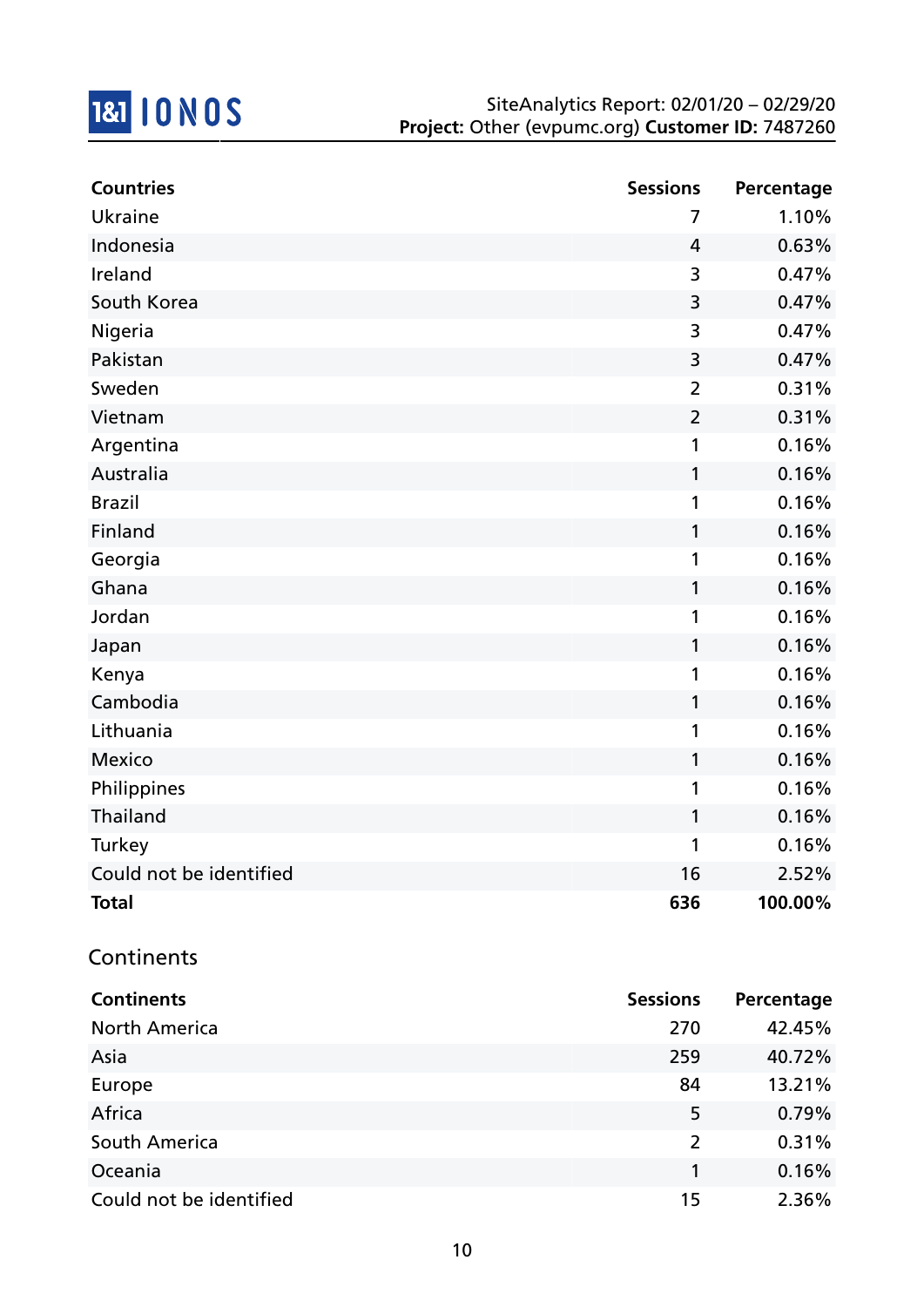

| <b>Continents</b> |     | Sessions Percentage |
|-------------------|-----|---------------------|
| <b>Total</b>      | 636 | 100.00%             |

## **Information about the evaluations**

#### Visitors

This evaluation shows how many visitors accessed your website. Visitors are uniquely identified on the basis of the IP address and the browser ID. If a visitor goes to your website more than once a day, only one visitor is counted.

#### Sessions

This evaluation shows the number of sessions. A session starts when a visitor accesses your website and ends when he or she leaves it. A session ends automatically after 30 minutes without activity. If a visitor goes to your website more than once a day, multiple sessions are counted.

#### Search Engine Robots

This evaluation shows which search engine robots have accessed the pages of your website. Search engine robots automatically search the content of websites in order to keep search engine entries up to date.

#### Most Frequently Visited Pages

This evaluation shows which pages of your website were visited most often.

#### Keywords

This evaluations shows the keywords with which your website was most commonly found in search engines.

#### Referring Pages

This evaluation shows the websites from which visitors were transferred to your website.

#### Browsers

This evaluation shows which browsers visitors used to access your website. This way, you know which browsers to optimize your website for, for example.

#### Operating Systems

This evaluation shows which operating systems visitors used to access your website. This way, you know which operating systems are most popular with your visitors, for example, and you can optimize your website for these operating systems.